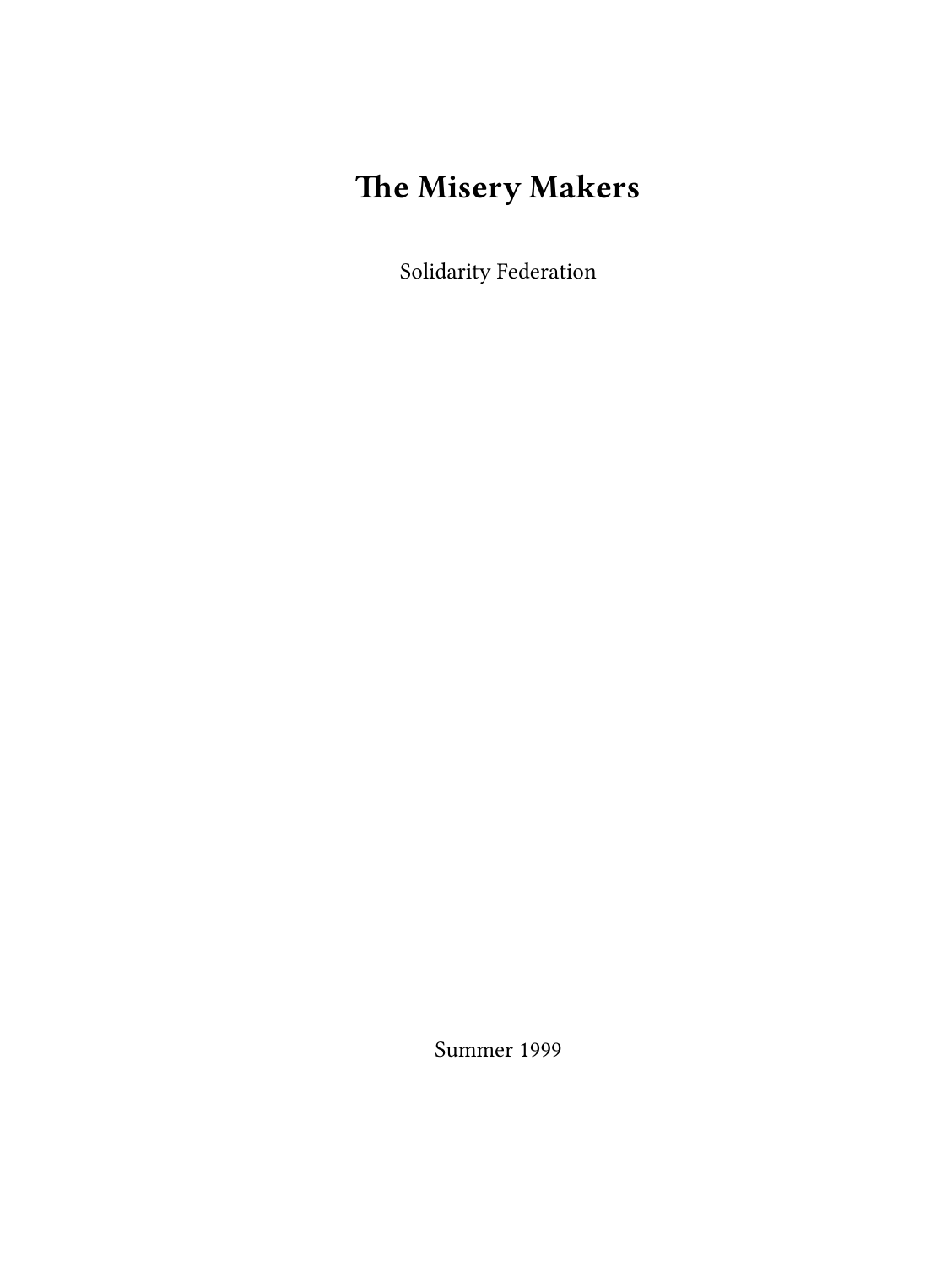## **Contents**

| the new asylum $\ldots \ldots \ldots \ldots \ldots \ldots \ldots \ldots \ldots \ldots \ldots \ldots$ |  |
|------------------------------------------------------------------------------------------------------|--|
|                                                                                                      |  |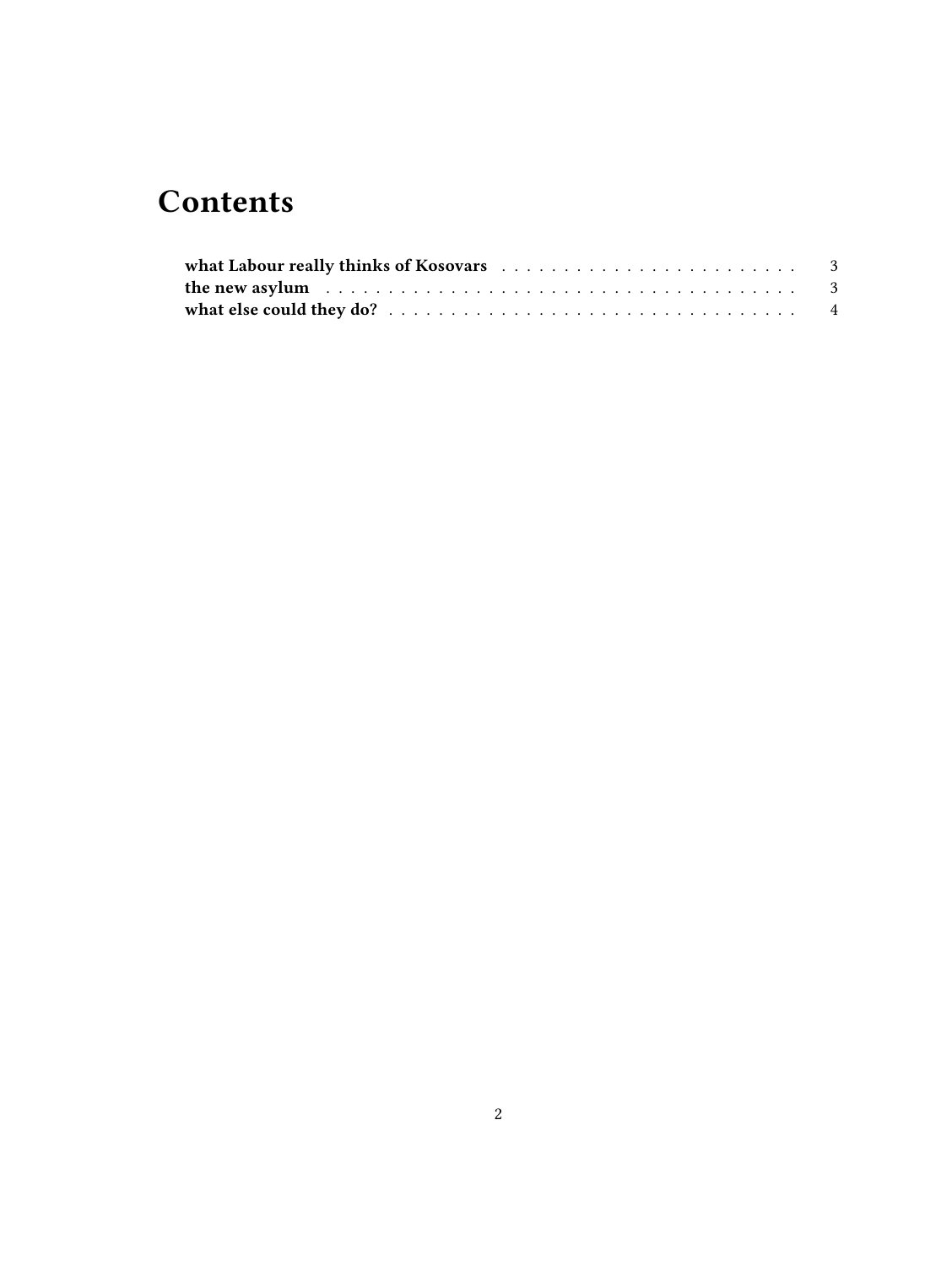*As soon as the bombing started back in April, the trickle of people fleeing Kosova became a flood. As usual, NATO got it really wrong, and Blair, Clinton and their hundreds of clever advisers failed to see the obvious coming. Now, there is a chance to start sorting out the thousands of split, broken and suffering families.*

NATO hasn't even dared contemplate the scale of the devastation, killing and economic and social damage it has wrought across Serbia and Kosova. And Milosovic, well, does he care? The main thing is, both he and Nato knew that he wasn't going to be on the streets when the bombs rained down.

The real victims, as in every war, are ordinary working class people like you and me. Factory workers, public service workers, teachers and nurses, childcarers, mothers, fathers, shop assistants and the self-employed, all have been press-ganged, bombed, terrorised, deprived of basic dignity, services, rights, and even life. Where you live and what your language and culture is within Kosova and Serbia is only likely to have influenced the type of suffering and who exactly is inflicting it on you.

If hundreds of thousands of displaced Kosovars are to be repatriated before winter, there is much to be done — and Britain and the US will speedily throw resources into it. Not, you understand, because they have the best interests of the people at heart, but because the alternative is unpleasant TV reports and more pressure to accept more refugees onto home soil.

Indeed, Home Secretary Jack Straw has asked the Refugee Council to co-ordinate provision of temporary accommodation and interpreters. The Home Office is also conducting a trawl of disused army camps and other government accommodation that could be brought into use. But the British (and New Labour) record on refugees is less than generous.

### <span id="page-2-0"></span>**what Labour really thinks of Kosovars**

Before the Nato bombing, local and national media were running sensationalist stories which branded asylum seekers  $-$  Kosovars included  $-$  as benefit scroungers and criminals. There is tacit support and even active encouragement from New Labour — the government has been feeding a steady stream of case material to the likes of the Daily Mail to satisfy its lust for racist reporting. The crux of the matter is that, like all racists, they have started to believe that Britain is both attractive and comfortable to asylum seekers, yet it will be overwhelmed if we let them in. Well, surely if it was about to be 'overwhelmed', it wouldn't be so 'attractive'? This is, of course, one area where the capitalist mindset suddenly backtracks on its notions of free market and freedom of movement. And I thought the free market assumed total freedom of labour markets and movement (and indeed, even zero transport costs, at its most efficient). And I thought Britain and the US were pro-free market? Oh, only on *some things, not foreigners or poor people maybe.*

Now, after Kosova, far from challenging the prejudice and race-hate whipped up by the press, government proposals in the current Immigration and Asylum Bill threaten to add to the misery.

#### <span id="page-2-1"></span>**the new asylum**

The Bill contains provisions to strengthen pre-entry controls, making it harder for people fleeing terror and persecution to enter the UK. Airlines that carry refugees without visas are already subject to fines, which will be extended to drivers of lorries that are found to contain refugees.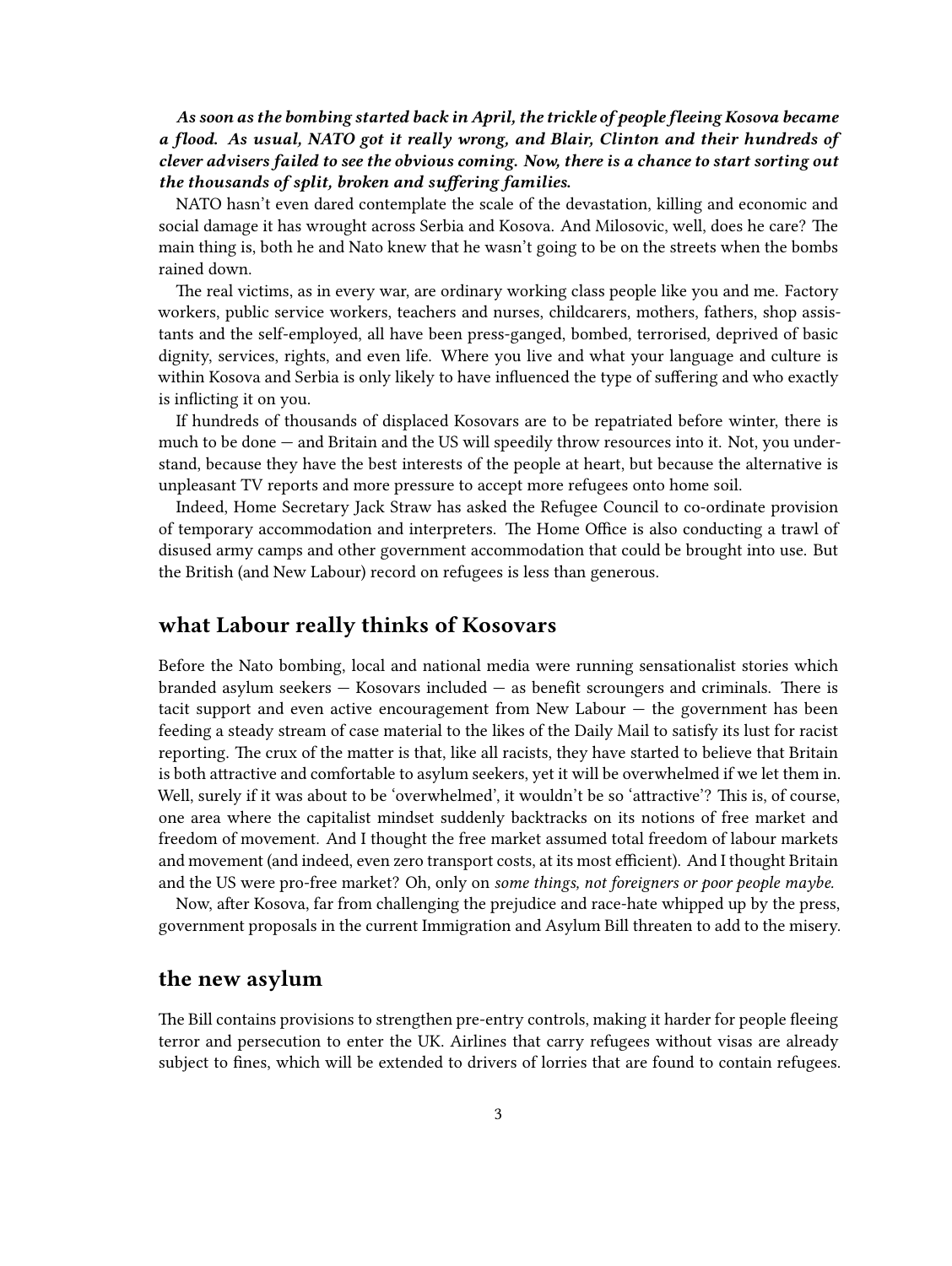The Bill makes it a criminal offence for asylum seekers to use false documents — yet many genuine refugees are unable to obtain passports and visas before escaping. It also cuts further the support system for asylum seekers who do gain entry. Currently, only refugees who claim asylum at the port of entry are entitled to benefits, while those who claim once inside the country have to contend with a largely cashless system of support administered by local authorities under the Children Act 1989 and the National Assistance Act 1948. In the Bill, Local authorities will no longer have responsibility for asylum seekers (apart from for unaccompanied children). Instead, a new Home Office body will co-ordinate accommodation and cashless support, dispersing asylum seekers to "reception zones". Refugees will have no choice about where they are sent and they will get far less than Income Support.

So, New Labour's latest plan amounts to this; *refugees will find themselves split up and in a corner of the country where they stick out like a sore thumb, and there is no existing community they can relate to; they will have no money, only humiliating and complex vouchers; and local agencies and authorities will have inadequately skilled and resourced means of assisting them with basics like trauma councilling, English language skills, etc.*

### <span id="page-3-0"></span>**what else could they do?**

The Balkan crisis has exposed the sharp contrast between the New Labour Government's commitment to war and bombing on one hand, and its hard line on refugees in general on the other. Given this, the Asylum and Immigration Bill is just what you might expect from New Labour. Now, the common challenge from Blair is what else can you do with a tyrant like Milosovic. Well, he is a product of the capitalist system of domination and hierarchy which Blair and his ilk are constantly reinforcing throughout, and constantly fine-tuning to screw the poor harder. In other words, let's ditch capitalism for a fairer system and we won't have any more Milosovics. But even under capitalism, we could have helped defend Kosovars by directly attacking the perpetrator of the crimes against them, instead of unleashing war on innocent Serbs. Why fly 3 miles high and spray towns and cities with depleted uranium warheads and cluster bombs which will kill and maim for generations to come? Why drop bombs around people, if you don't want to hurt them?

If you want to overcome nationalism, racism and ethnic cleansing, you first have to practice what you preach and believe in what you want. Setting an example, educating against bigotry, empowering communities, depowering leaders; all these things can be done quickly and effectively, decisively and successfully — without the innocent bystanders being slaughtered. But would you expect Blair or Clinton to connect with that, given their particular hobbies?